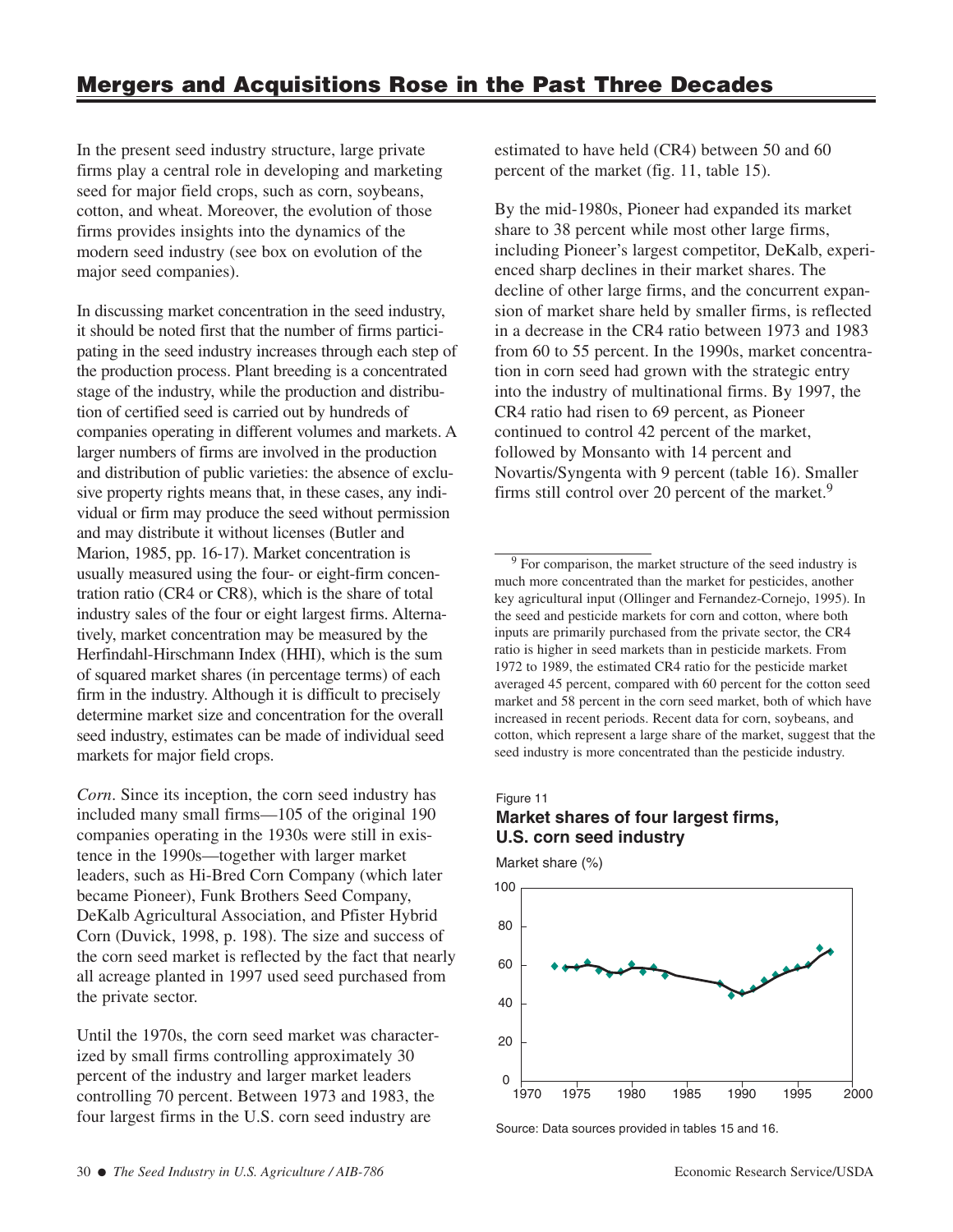| Table 15-U.S. market shares of corn seed by company <sup>1</sup> |  |  |  |  |  |  |  |
|------------------------------------------------------------------|--|--|--|--|--|--|--|
|------------------------------------------------------------------|--|--|--|--|--|--|--|

| Company                    | 1973     | 1974   | 1975  | 1976     | 1977     | 1978     | 1979   | 1980     | 1981     | 1982   | 1983     |
|----------------------------|----------|--------|-------|----------|----------|----------|--------|----------|----------|--------|----------|
|                            |          |        |       |          |          | Percent  |        |          |          |        |          |
| Pioneer                    | 23.8     | 25.5   | 24.6  | 27.3     | 30.9     | 26.2     | 32.9   | 36.9     | 34.8     | 38.8   | 38.1     |
| DeKalb <sup>2</sup>        | 21.0     | 18.8   | 18.8  | 19.5     | 15.8     | 17.9     | 13.3   | 13.0     | 15.9     | 12.2   | 10.3     |
| Asgrow                     | 0        | 0      | 0     | 0        | 0        | $\Omega$ | 0      | 0        | 0        | 0      | $\Omega$ |
| Funk <sup>3</sup>          | 8.8      | 9.4    | 8.9   | 9.2      | 6.4      | 8.1      | 6.7    | 5.7      | 5.4      | 5.2    | 3.9      |
| Trojan <sup>4</sup>        | 5.9      | 5.1    | 6.8   | 5.6      | 4.2      | 5.4      | 3.8    | 2.0      | $\Omega$ | 0      | $\Omega$ |
| Northrup-King <sup>5</sup> | 6.1      | 4.5    | 4.7   | 3.4      | 3.8      | 3.3      | 3.8    | 4.9      | 3.4      | 2.6    | 2.5      |
| Zeneca/ICI                 | $\Omega$ | 0      | 0     | 0        | 0        | $\Omega$ | 0      | 0        | 0        | 0      | 0        |
| Cargill/PAG <sup>6</sup>   | 4.8      | 6.8    | 3.9   | 3.5      | 4.1      | 4.6      | 3.3    | 4.7      | 5.6      | 5.4    | 4.2      |
| Golden Harvest             | 0        | 0      | 1.8   | 2.4      | 2.5      | 3.1      | 2.9    | 1.3      | 3.2      | 2.3    | 2.6      |
| Dow/Mycogen                | 0        | 0      | 0     | $\Omega$ | $\Omega$ | $\Omega$ | 0      | $\Omega$ | 0        | 0      | $\Omega$ |
| Jacques/Agrigenetics7      | $\Omega$ | 1.3    | 1.7   | 2        | 1.9      | 2.1      | 2.7    | 2.2      | $\Omega$ | 0      | 0        |
| Other                      | 29.6     | 28.6   | 29.8  | 27.1     | 30.4     | 29.3     | 30.6   | 29.3     | 31.7     | 33.6   | 38.4     |
| Largest 8 firms            | 72.5     | 70.7   | 69.8  | 71.2     | 68.1     | 67.0     | 69.7   | 69.4     | 70.0     | 68.3   | 64.0     |
| Largest 4 firms            | 59.7     | 58.8   | 59.1  | 61.6     | 57.3     | 55.6     | 56.7   | 60.5     | 59.5     | 59.1   | 54.9     |
| Herfindahl index           | 0.1171   | 0.1159 | 0.112 | 0.1269   | 0.1049   | 0.1138   | 0.1354 | 0.1609   | 0.1501   | 0.1723 | 0.1604   |

Note: Due to the sample size of the surveys, the shares are estimates that may vary plus or minus two percentage points.

<sup>1</sup> Market shares are based on percentage of acres sown with respective firm's seed.

<sup>2</sup> Merged with Pfizer in 1982.

<sup>3</sup> Aquired by Ciba-Geigy in 1974.

<sup>4</sup> Aquired by Pfizer in 1975.

<sup>5</sup> Aquired by Sandoz in 1976.

<sup>6</sup> Acquired by Cargill in 1971.

<sup>7</sup> Acquired by Agrigenetics in 1980.

Sources: 1973-80: Butler & Marion (1985), p. 90; 1981-83: McMullen (1987), p. 96.

### **Table 16—-U.S. market shares of corn seed by company**

| Company                         | 1988   | 1989   | 1990   | 1991   | 1992   | 1993    | 1994   | 1995   | 1996   | 1997          | 1998       |
|---------------------------------|--------|--------|--------|--------|--------|---------|--------|--------|--------|---------------|------------|
|                                 |        |        |        |        |        | Percent |        |        |        |               |            |
| Dupont/                         |        |        |        |        |        |         |        |        |        |               |            |
| Pioneer Hi-Bred                 | 34.5   | 32.0   | 33.4   | 35.8   | 39.6   | 42.7    | 44.9   | 45.0   | 41.0   | 42.0          | 39.0       |
| Monsanto <sup>1</sup>           |        |        |        |        |        |         |        |        |        | 14.0          | 15.0       |
| DeKalb                          | 9.0    | 8.5    | 9.0    | 8.0    | 8.2    | 8.2     | 8.6    | 9.8    | 10.1   | 10.0          | 11.0       |
| Asgrow                          |        |        |        |        |        |         |        |        | 2.0    | 4.0           | 4.0        |
| Novartis <sup>2</sup>           |        |        |        |        |        |         |        |        |        | 9.0           | 9.0        |
| Northrup-King /                 |        |        |        |        |        |         |        |        |        |               |            |
| Sandoz <sup>3</sup>             | 4.0    | 4.0    | 3.5    | 4.4    | 4.6    | 4.3     | 4.2    | 4.1    | 5.0    |               |            |
| Dow Agro/Mycogen <sup>4</sup>   |        |        |        |        |        |         |        |        | 4.3    | 4.0           | 4.0        |
| AgrEvo/Cargill <sup>5</sup>     | 3.0    | 3.0    | 3.0    | 3.5    | 3.7    | 3.8     | 3.9    | 4.0    | 3.3    | 4.0           | 4.0        |
| Ciba                            |        |        |        |        |        |         |        |        | 3.1    |               |            |
| ICI/Zeneca/Advanta <sup>6</sup> |        |        |        |        |        |         |        |        | 2.9    | 3.0           | 3.0        |
| Golden Harvest                  | 2.0    | 2.0    | 2.0    | 2.9    | 3.0    | 3.0     | 3.0    | 3.3    | 2.3    | 4.0           | 3.0        |
| <b>Others</b>                   | 39.7   | 42.7   | 41.7   | 36.7   | 33.1   | 31.3    | 28.6   | 28.4   | 25.6   | 20.0          | $23.0^{8}$ |
| Largest 8 firms <sup>7</sup>    | 52.5   | 49.5   | 50.9   | 54.6   | 59.1   | 62.0    | 64.6   | 66.2   | 72.0   | 80.0          | 77.0       |
| Largest 4 firms                 | 50.5   | 44.5   | 45.9   | 48.2   | 52.4   | 55.2    | 57.7   | 58.9   | 60.4   | 69.0          | 67.0       |
| Herfindahl index                | 0.1300 | 0.1125 | 0.1222 | 0.1386 | 0.1679 | 0.1932  | 0.2132 | 0.2165 | 0.1864 | 0.2098 0.1877 |            |

<sup>1</sup> Monsanto acquired DeKalb in 1997 and Asgrow in 1998.

<sup>2</sup> Result of the merger between Ciba and Sandoz in 1996.

<sup>3</sup> Northrup-King is Sandoz's American seed subsidiary.

<sup>4</sup> Mycogen was bought by Dow Agrosciences in 1998.

<sup>5</sup> AgrEvo acquired Cargill's domestic seed business in 1998.

<sup>6</sup> ICI split in 1993 and Zeneca, the pharmaceutical spinoff, was left in control of the company's seed operations. Later in 1996,

Zeneca became a part of the Advanta Seed Group.

<sup>7</sup> In 1997 and 1998, market shares of only seven companies were available.

8 Market share amount adjusted from reported figure in Kalaitzandonakes and Hayenga to make the market add up to one.

Source: 1988-95: Merrill Lynch (various years); 1996: Kalaitzandonakes (1997); 1997: Hayenga (1998); 1998: Kalaitzandonakes and Hayenga (1999).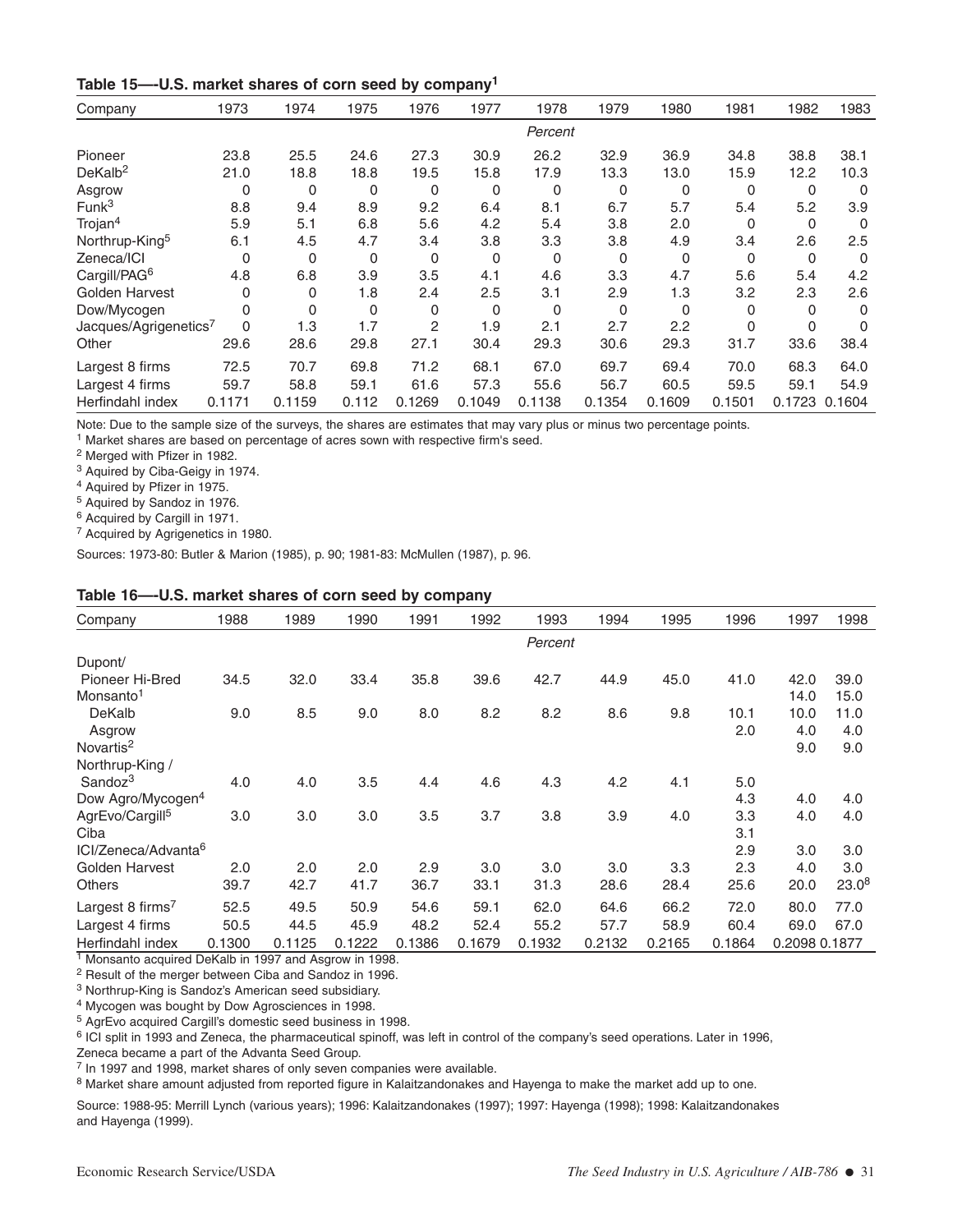# **The Evolution of the Major Seed Companies**

The evolutionary paths of four major seed companies— Pioneer/Dupont, Novartis/Syngenta, Monsanto, and Advanta Seed Group—provide some insight into the modern structure of the seed industry (figs. A-1-A-4). In each figure, the horizontal arrows pointing to a company indicate an acquisition, vertical arrows pointing down represent a merger, and a line with arrowheads at both ends indicates a joint venture. Where possible, the nationality of the company is given in parentheses next to the company's name, along with the cost and date of acquisition.

*Novartis/Syngenta.* Novartis was formed in 1996 by the merger of two Swiss life science giants, Ciba-Geigy and Sandoz. Sandoz brought to the merger Northrup-King, a brand name company acquired in 1976 that was well established in field crops, especially hybrid corn and sorghum. Northrup-King's own position in the market was the result of its past acquisitions of field seed companies, including Pride Seed Company, Stauffer Seeds, and Coker Pedigreed Seed. Ciba-Geigy also contributed to the merger with a long list of previously acquired seed companies, including

Figure A-1

Funk Brothers Seeds and its extensive U.S. distribution network. The 1996 merger gave rise to a new seed division called Novartis Seeds, which controlled 7 percent of the seed market for major crops in 1997. In 1999, after operating as a complete life sciences company for only 3.5 years, Novartis announced plans to merge its agricultural business with the Swedish/English pharmaceutical giant AstraZeneca which had been formed only 6 months earlier. The agricultural spinoff, Syngenta, became a global leader in both seed and pesticide sales. According to the most recent sales figures from Merrill Lynch, Syngenta is only second to Pioneer with \$1.2 billion in annual seed sales, and first in pesticide sales with more than \$7.0 billion in annual sales (fig. A-1).

*Pioneer/Dupont.* Pioneer was one of the first four firms active in the emerging corn seed market in the early 1930s. Its modern achievements can be partly attributed to its success as the largest player in the corn seed market for about 40 years (Pioneer, 2001). Between 1973 and 1980, Pioneer made a series of acquisitions that further strengthened its



#### <sup>2</sup>Merger of Novartis's crop protection and seed businesses with AstraZeneca PLC's agrochemicals business.

Sources: Fox, 1990, p. 39-40; Joly and Lemarie, 1999; Leibenluft, 1981, p. 115-116; Northrup-King Co., 2000; Schor, 1984; and Shields, 1999.

*Continued on page 33*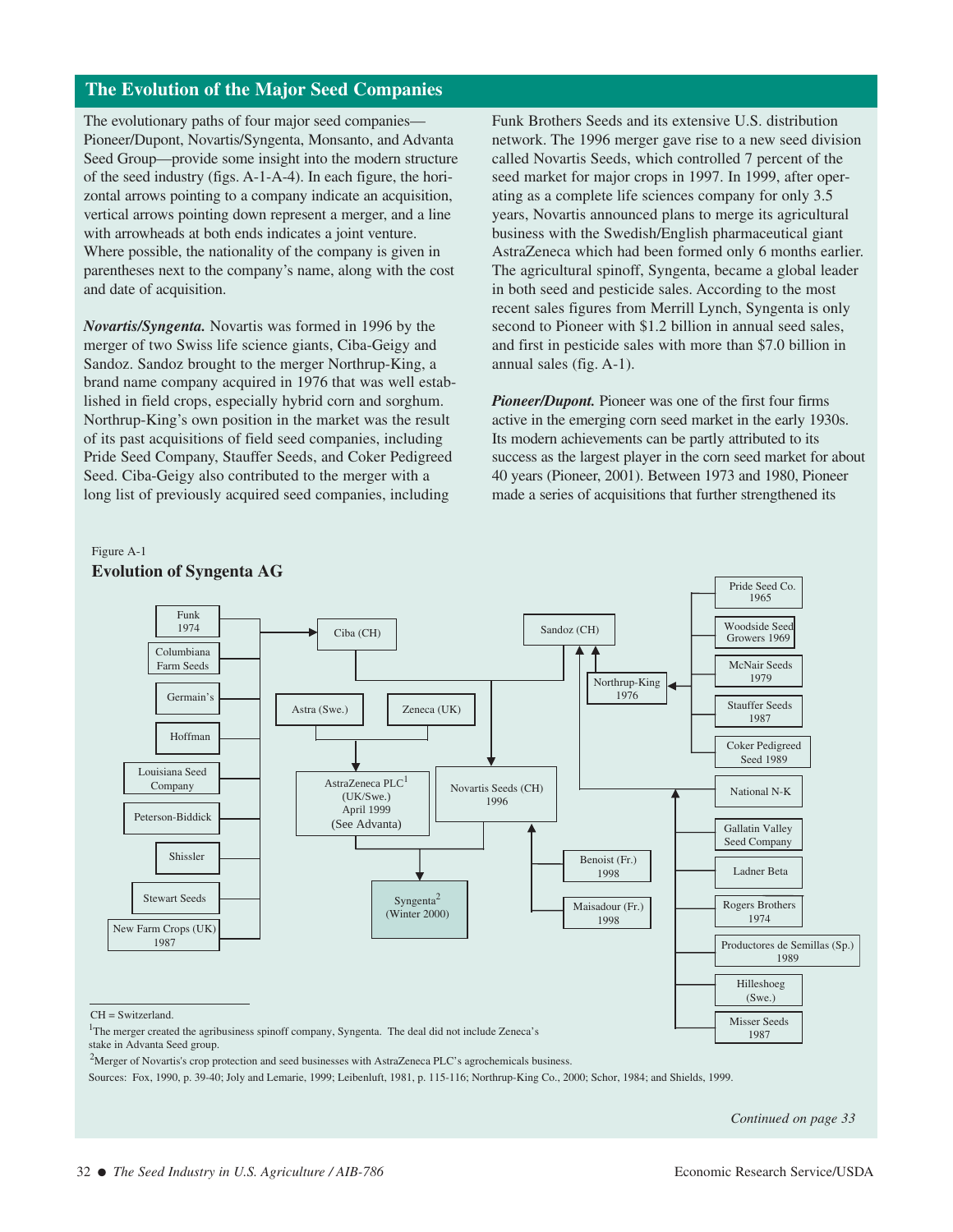### *Continued from page 32*

overall position in the seed market: The purchase of Lankhart and Lockett in 1975 allowed Pioneer to expand its activities in the cotton seed (used for planting and not cotton seed sold for oil or other uses ) market, while its 1973 purchase of Peterson seeds gave it a larger presence in a soybean market otherwise dominated by public varieties. Bought by the chemicals giant DuPont in 1999, Pioneer continues to operate from its headquarters in Des Moines, Iowa, under the wellestablished Pioneer name as a part of the DuPont conglomerate. Dupont is the world's leader in production of low-use-rate herbicides, and its acquisition of Pioneer is an important element of its life sciences strategy focusing on the commercialization of a new generation of food, feed, and nutrition products developed with new biotechnology applications (fig. A-2)

**Monsanto.** Barely active in the seed industry until the mid-1990s, Monsanto, originally considered a chemical, then a pharmaceutical, company, acquired major players in the seed industry in a short period. In 1997, Monsanto bought Asgrow from a Mexican firm, ELM, and Calgene; in 1998,

it bought out DeKalb and Cargill's international seed business. Through the acquisition of biotechnology research companies, including Ecogen, Agracetus, and the Plant Breeding Institute, Monsanto also acquired the rights to recently developed seed technologies (fig. A-3). Monsanto also attempted to acquire more than 70 percent of the U.S. cotton seed industry with the acquisition of Delta & Pine Land in 1998. Although Monsanto sold its other cotton subsidiary, Stoneville Pedigreed, to make way for the Delta & Pine Land acquisition, the deal was called off in 1999, ultimately leaving Monsanto with no market share in cotton seed. In March 2000, Monsanto merged with Pharmacia & Upjohn, a multinational pharmaceuticals giant. The agricultural side of the merger retained the Monsanto name while the pharmaceutical and related side operates under the name of Pharmacia Corporation. After a partial initial public offering of Monsanto was launched in October 2000, Pharmacia retained 84 percent ownership. Then, on August 13, 2002, Pharmacia Corporation distributed its 84-percent stake in Monsanto Company to Pharmacia shareowners via a special stock dividend. This distribution completed Phar-



## Figure A-2 **Evolution of Pioneer/Dupont**

 $\overline{a}$  $bn = billion$ .

*Continued on page 34*

<sup>&</sup>lt;sup>1</sup>Dupont bought 20 percent of Pioneer in August 1997 and bought the remaining 80 percent in October 1999. As a DuPont company, Pioneer continues to operate under the Pioneer name from its headquarters in Des Moines, Iowa.

Sources: Butler and Marion, 1985, p. 87; Joly and Lemarie, 1999; Leibenluft, 1981, p. 116; and Seedquest, 1999.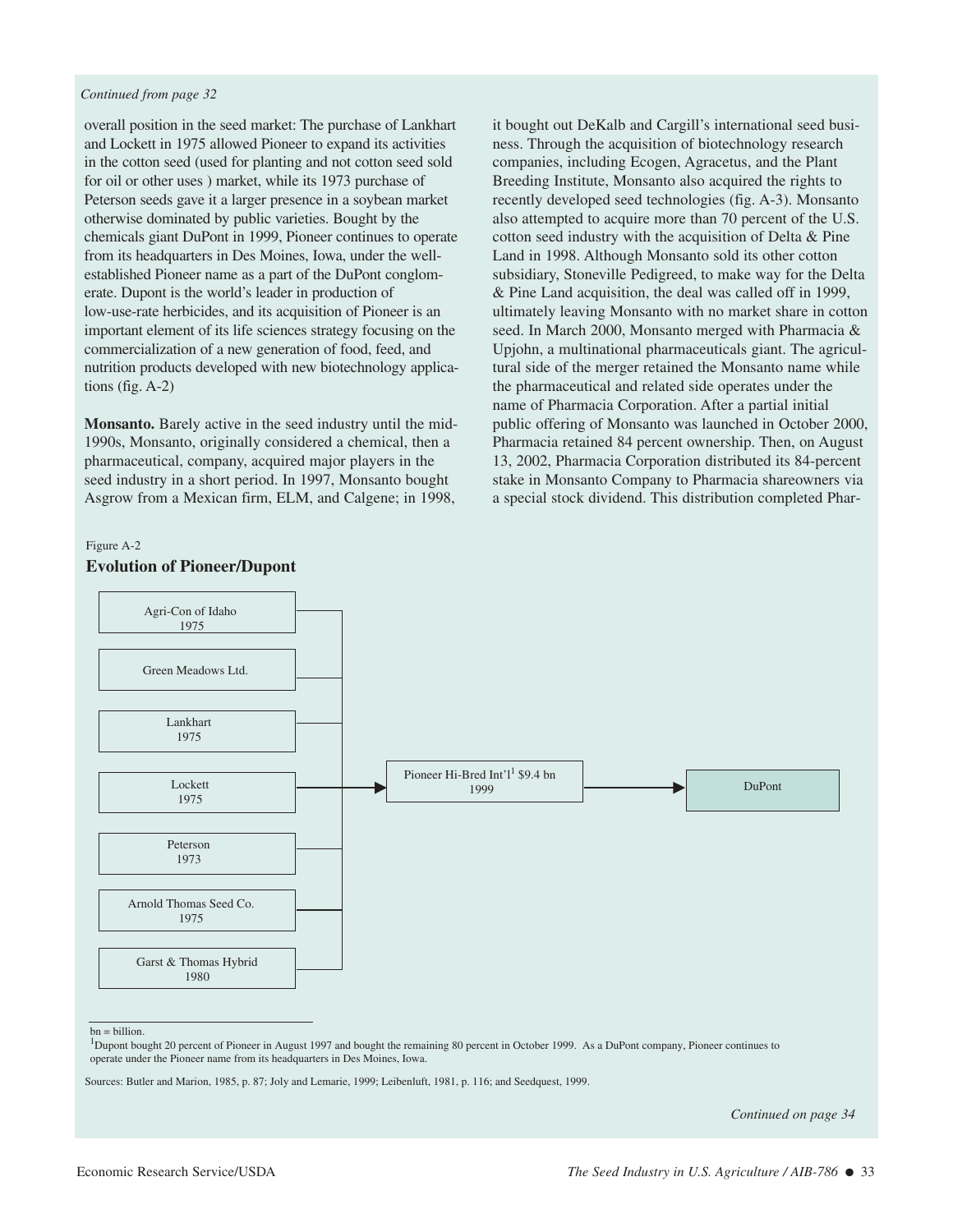### *Continued from page 33*

### Figure A-3



 $\overline{a}$  $bn = billion.$   $Br. = Brazil.$ 

<sup>1</sup> Monsanto Company became an agricultural subsidiary of Pharmacia Corporation in April 2000. Monsanto became completely separate and independent from Pharmacia on August 13, 2002.

<sup>2</sup> In late December 1999, Monsanto called off its \$1.9-bn deal with Delta & Pine Land (D&P). With D&P Land, Monsanto would have acquired more than a 70 percent market share in the cotton seed market since it sold Stoneville Pedigreed in mid-1999 to make way for its acquisition of D&P Land.

<sup>3</sup> Formed in November 1995 by the merger of Pharmacia Aktiebolag and the Upjohn Company, prior to this point, Upjohn had owned Asgrow solely since 1968.

Sources: Asgrow, 2000; Fox, 1999, p. 39; Joly and Lemarie, 1999; Merrill Lynch; Monsanto website; Pharmacia, 2000; PR Newswire, 1999; Schor, 59; Seedquest, 1998; Shimoda, 1999; Wall Street Journal Interactive, 1998.

macia's spinoff of Monsanto and established Monsanto as a 100-percent publicly traded company (PR Newswire, 2002).

In terms of sales, Monsanto is thus the third largest player in the seed industry worldwide and the fourth largest player in the pesticide market (Monsanto, 2000). However, in terms of agricultural biotech products, Monsanto has the largest market share.

*Advanta Seed Group.* Advanta Seed Group similarly emerged from numerous acquisitions and joint ventures. In

1993, Imperial Chemical Industries (ICI), a British chemical manufacturing giant, split its company into ICI and Zeneca. Zeneca took over ICI's production of agrochemicals and seeds. In the deal, the ownership of Garst Seed Company, an American seed firm bought by ICI in 1985, was transferred over to Zeneca, thereby securing Zeneca's position in the U.S. market. In 1996, Zeneca merged its seed business with Royal VanderHave, the international seeds business of Dutch food manufacturer Cosun. Together with Royal VanderHave, Zeneca Seeds forms the backbone of the international seed group Advanta (box fig. A-4).

*Continued on page 35*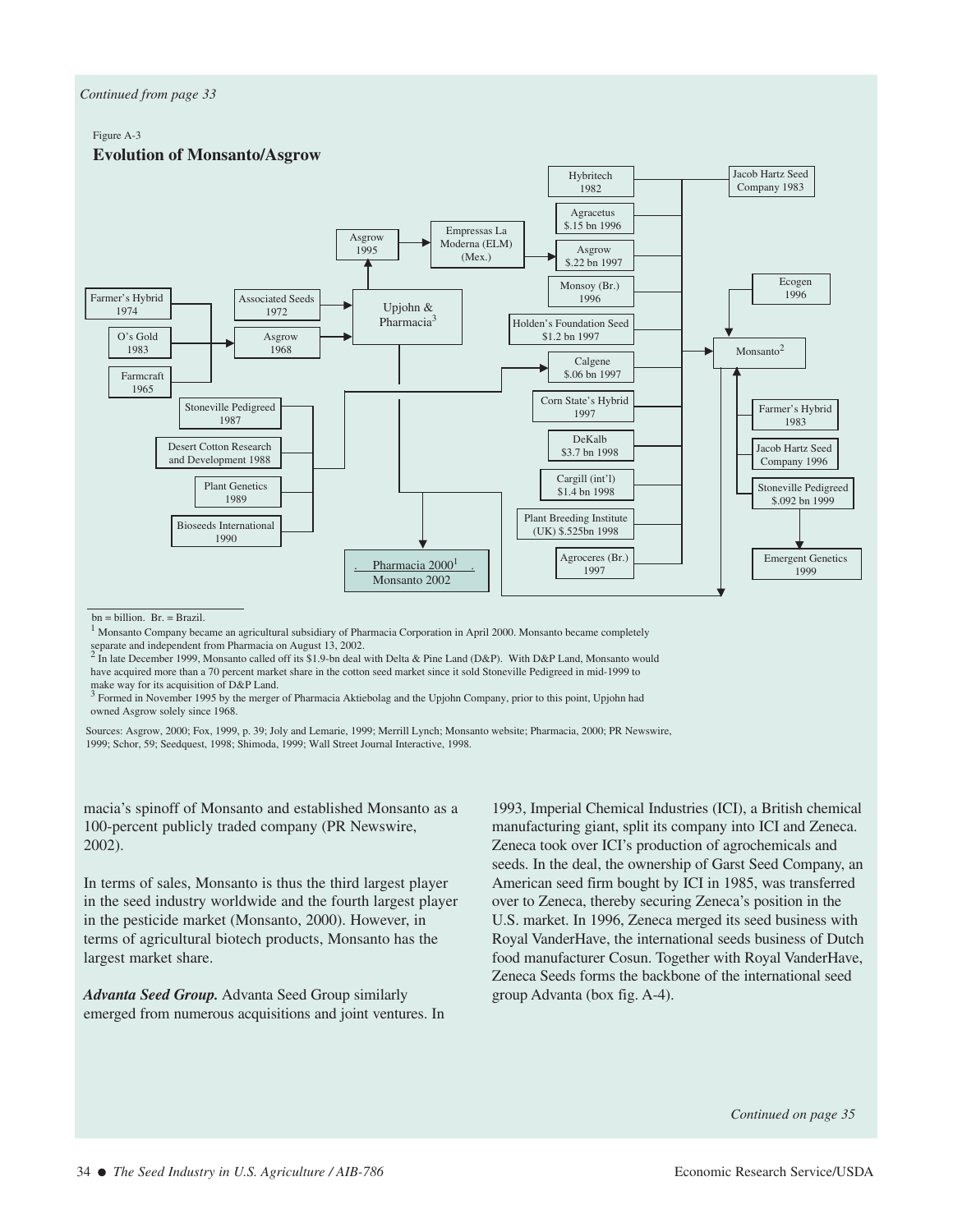#### Figure A-4

### **Evolution of Advanta Seed Group**



- $bn = billion.$  B = Belgium.  $NL = Netherlands.$
- <sup>1</sup>On June 1, 1993, ICI split, creating a separately quoted company called Zeneca. Zeneca's industrial pursuits encompass ICI's drugs, agrochemicals and seeds, and specialties businesses.
- <sup>2</sup>Zeneca Seeds is a part of Zeneca Agrochemicals. In 1999, Astra (Swe) merged with Zeneca (UK) to form AstraZeneca PLC. The agribusiness merger of Novartis AG and AstraZeneca, called Syngenta, will not change the ownership of Garst Seed Company and its subsidiaries because Advanta was not included in the deal.

<sup>3</sup>Royal VanderHave group is Cosun's international seeds business.

450:50 joint venture between Zeneca Seeds and Cosun.

Sources: Abrahams, 1993; Clark, 1997; Garst Seed Co., 2000; Zeneca, 2000; Shields, 1998; Fox, 1990, p.40, 85; and Seedquest, 1999.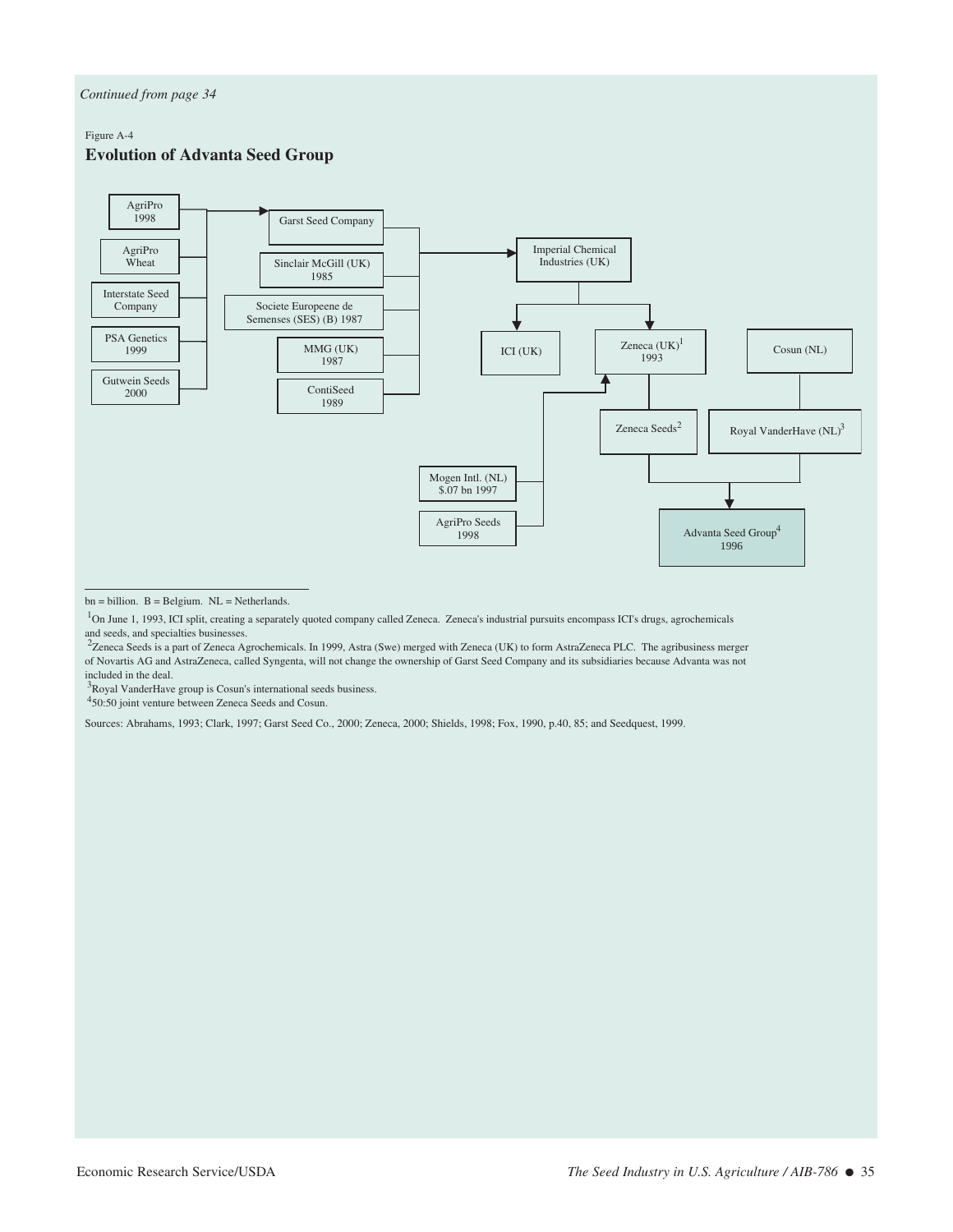*Soybeans*. The development of soybean seed varieties was dominated by the public sector until the 1980s (table 17). However, the transformation from public to private was fairly rapid, relative to the transformation in the corn sector. In 1980, over 70 percent of soybean acres harvested in the United States were planted with publicly developed varieties, but by the mid-1990s, the public share had decreased to as low as 10 percent of the market. The increasing role of the private sector appears to have been largely due to the strengthening of intellectual property rights. The private sector's expansion into soybean seed led to a fairly concentrated industry: In the late 1980s, the four largest firms controlled about 40 percent of the soybean seed market, a relatively smaller share than in the corn seed market (table 18) (Knudson and Hansen, 1991).

However, it is difficult to discern a clear leader among these large firms in the soybean seed market. Pioneer may have held a strong position in this market, but with Monsanto's acquisitions of Asgrow and DeKalb, and with the expansion of Novartis into the market, no single firm seems to consistently outsell the others. In fact, figures may indicate that the soybean market is becoming less concentrated over time: The absence of a clear market leader, the presence of a large number of small firms, and a decrease in the HHI between 1994 and 1998 from 0.1115 to 0.0915 all point to decreasing market concentration. Such conclusions, however, depend on the number of small firms categorized as "Others" in tables 18 and 19.

*Cotton*. Until the early 1980s, private firms and some public institutions maintained a strong presence in the development of cotton seed varieties (table 20). The two largest private firms, Delta & Pine Land and

## **Table 17—U.S. shares of soybean varieties, public versus private**

| Year  | Public<br>sector<br>varieties | Private<br>sector<br>varieties | Unknown<br>varieties    | Varieties<br>from leading<br>four private<br>firms |
|-------|-------------------------------|--------------------------------|-------------------------|----------------------------------------------------|
|       |                               |                                | Percent of area planted |                                                    |
| 1980  | 70                            | 8                              | 22                      |                                                    |
| 1997* | 10-30                         | 70-90                          | --                      | 37-47                                              |

 $-$  = not applicable.

\* Estimated figures. Smaller figure for public sector (and larger figure for private sector) assumes planted areas are roughly proportional to seed sales. Larger figure for public sector (and smaller figure for private sector) assumes most farmer-saved seed is from public sector varieties. About 25 percent of soybean seed in 1997 was estimated to be farmer saved.

Source: Heisey (1999a).

Stoneville, together controlled roughly 40 percent of the varieties planted. Smaller public and private breeders, such as Coker Pedigreed, Lankart, and University of New Mexico AES, each held between 5 and 15 percent.

In the 1980s, the cotton seed market expanded as new developments in cotton breeding brought improved seed varieties to producers, and producers recognized that the traditional practice of cleaning and separating out saved seed was less economical than purchasing seed. Between 1982 and 1997, the use of purchased seed increased from 50 to 75 percent, and large private firms rapidly replaced smaller firms and public institutions as suppliers of seed varieties. Delta & Pine Land continued

## **Table 18—U.S. market shares of soybean seed varieties**

| Institution/Company                                  | 1980               | 1988      |
|------------------------------------------------------|--------------------|-----------|
|                                                      | Share of           | Share of  |
|                                                      | acreage harvested  | market    |
|                                                      | with varieties     | sales     |
|                                                      | from given breeder |           |
|                                                      |                    | Percent   |
| Major public breeders:                               |                    |           |
| University of Illinois                               | 20.5               | NA        |
| Mississippi AES                                      | 16.6               | <b>NA</b> |
| Iowa State University                                | 8.4                | <b>NA</b> |
| University of Florida                                | 6.2                | <b>NA</b> |
| <b>Purdue AES</b>                                    | 4.9                | <b>NA</b> |
| Arkansas AES                                         | 4.3                | <b>NA</b> |
| Virginia AES                                         | 3.4                | <b>NA</b> |
| Minnesota AES                                        | 3.2                | <b>NA</b> |
| North Carolina State AES                             | 2.7                | <b>NA</b> |
| Total major public                                   | 70.2               | 30.5      |
| Major private breeders:                              |                    |           |
| Northrup-King (Sandoz)                               | 2.0                | 7.6       |
| Asgrow (Upjohn)                                      | 1.8                | 14.9      |
| Pioneer/Peterson                                     | 1.4                | 13.7      |
| Monsanto                                             | 0.0                | 3.4       |
| DeKalb                                               | 0.0                | 5.5       |
| FS                                                   | 0.0                | 2.2       |
| Stine                                                | 0.0                | 3.4       |
| North American Plant                                 | 1.4                | 0.0       |
| Breeders (Shell/Olin)<br><b>Ring Around Products</b> |                    |           |
| (Occidental Petroleum)                               | 1.0                | 0.0       |
| Others                                               | 22.2               | 18.8      |
|                                                      |                    |           |
| Total private and public                             | 100.0              | 100.0     |
| Largest 4 firms                                      | 6.6                | 42.0      |
| Herfindahl index                                     | 0.1216             | 0.0526    |

NA = not available.

AES = Agricultural Experiment Station.

Sources: 1980: Butler and Marion (1985), p. 91; 1988: Kimle and Hayenga (1992).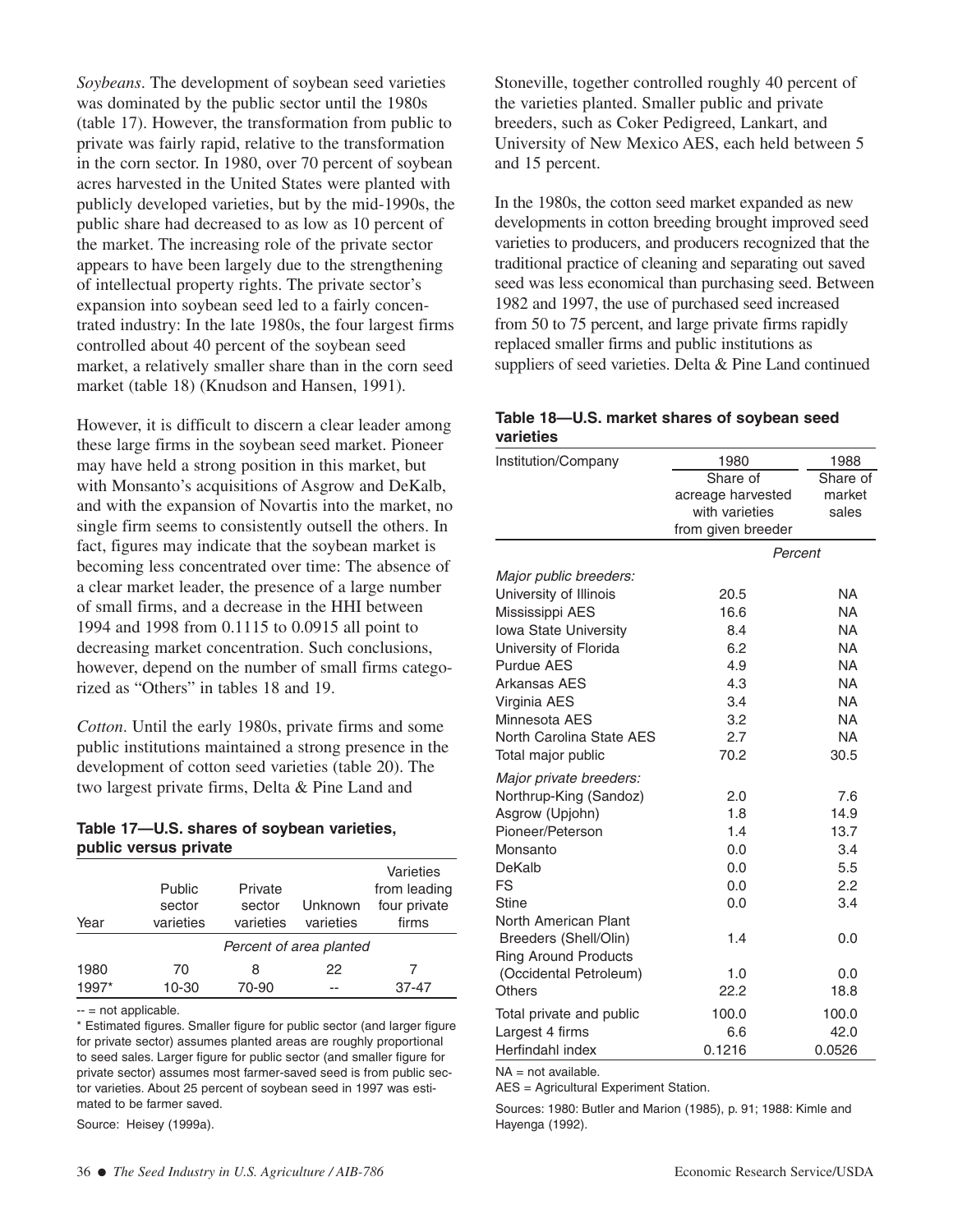|  |            |  | Table 19-U.S. market shares of soybean seed, |  |
|--|------------|--|----------------------------------------------|--|
|  | by company |  |                                              |  |

| Company                               | 1994   | 1997    | 1998   |
|---------------------------------------|--------|---------|--------|
|                                       |        | Percent |        |
| Dupont/Pioneer Hi-Bred <sup>1</sup>   | 22.0   | 19.0    | 17.0   |
| Monsanto <sup>2</sup>                 |        | 19.0    | 24.0   |
| Asgrow                                | 15.0   | 11.0    | 16.0   |
| DeKalb                                | 19.0   | 8.0     | 8.0    |
| <b>Novartis</b>                       |        | 5.0     | 5.0    |
| Dow Agrosciences/Mycogen <sup>3</sup> | 3.7    | 4.0     | 3.0    |
| Stine                                 | 4.0    | 4.0     | 4.0    |
| FS                                    | 3.9    |         |        |
| Jacques                               |        |         |        |
| <b>Others</b>                         | 41.2   | 39.0    | 39.0   |
| Public                                | 3.2    | 10.0    | 10.0   |
| Largest 8 firms <sup>4</sup>          | NA     | NA      | NA     |
| Largest 4 firms                       | 60.0   | 47.0    | 50.0   |
| Herfindahl index <sup>5</sup>         | 0.1115 | 0.0779  | 0.0915 |

NA = not available.

<sup>1</sup> Pioneer Hi-Bred was fully bought by Dupont in 1999.

<sup>2</sup> Monsanto acquired Asgrow in 1997 and DeKalb in 1998.

<sup>3</sup> Mycogen was acquired by Dow Agro in 1998.

<sup>4</sup> The market shares of only six companies were available in 1994, and only five in 1997/8.

<sup>5</sup> The "others" category was not included in calculation of the Herfindahl index because the category is very large and the number of companies in the others category is also unknown. Public varieties were also not included in this figure.

Sources: 1994: Kalaitzandonakes (1997); Hayenga (1998); 1998: Kalaitzandonakes and Hayenga (1999).

to lead the market, a position that was strengthened by its acquisition of Paymaster in 1994 and Sure-Grow in 1996, resulting in a 76-percent share of the market by 1999. The second largest firm in the market, Stoneville, controlled only 13 percent of the market in 1999. Of the 19 small breeders (public and private) operating in 1990 with at least a 1-percent share of the market, only 7 still exist. In effect, the cotton market has become highly concentrated, a fact reflected by a CR4 ratio in 1999 of 96 percent (table 20) (fig. 12).

*Wheat*. Most U.S. wheat is cultivated from saved seed. implying that the incentives to private firm entry, research and development, and strategic behavior in the wheat seed industry are fairly limited (table 21). Furthermore, limited development of viable hybrid alternatives to self-pollinated varieties during the 1970s further constrained private sector interest in the market (Fuglie et al., 1996, p. 54-55). See also Knudson (1990) and Hansen and Knudson (1996).

As late as 1997, purchased seed accounted for only 37 percent of all acreage planted with wheat. Moreover, the public sector still plays a central role in the wheat seed market, despite more recent increases in private sector

### Figure 12

## **Market shares of four largest firms, U.S. cotton seed industry**

Market share of cotton varieties (%)



Source: Data source provided in table 20.

participation (table 22) (Heisey et al., 2001). In 1980, public breeders accounted for 72 percent of sales of hard red spring wheat seed, 80 percent for soft red winter wheat, and 85 percent for hard red winter wheat. Within the public sector, several key institutions were particularly active in providing wheat seed varieties: together the University of Minnesota and University of California at Davis provided 56 percent of the seed varieties for hard red spring wheat in 1980; Purdue University provided 65 percent of the seed varieties for soft red winter wheat; and Kansas State University and University of Nebraska provided a combined 60 percent of the seed varieties for hard red winter wheat. In the private sector, Northrup-King provided 14 percent of the seed varieties for hard red spring wheat in 1980. The total share for the private firms was 18 percent. Coker provided 7 percent of the market for soft red winter wheat, and North American Plant Breeders supplied 5 percent of the market for hard red winter wheat, with smaller firms providing the rest (Butler and Marion, 1985, p. 93).

# **The Effects of Concentration**

The increase in seed industry concentration has raised concerns about its potential impact on market power.<sup>10</sup> However, concentration may result in trade-

<sup>10</sup> For example, it was reported that in 1999, after learning that the U.S. Department of Justice intended to sue over concerns about the anticompetitive effects in the cotton seed market, Monsanto abandoned its proposed acquisition of Delta & Pine Land Co., which could have combined the Nation's two largest cottonseed firms (Ross, 2001).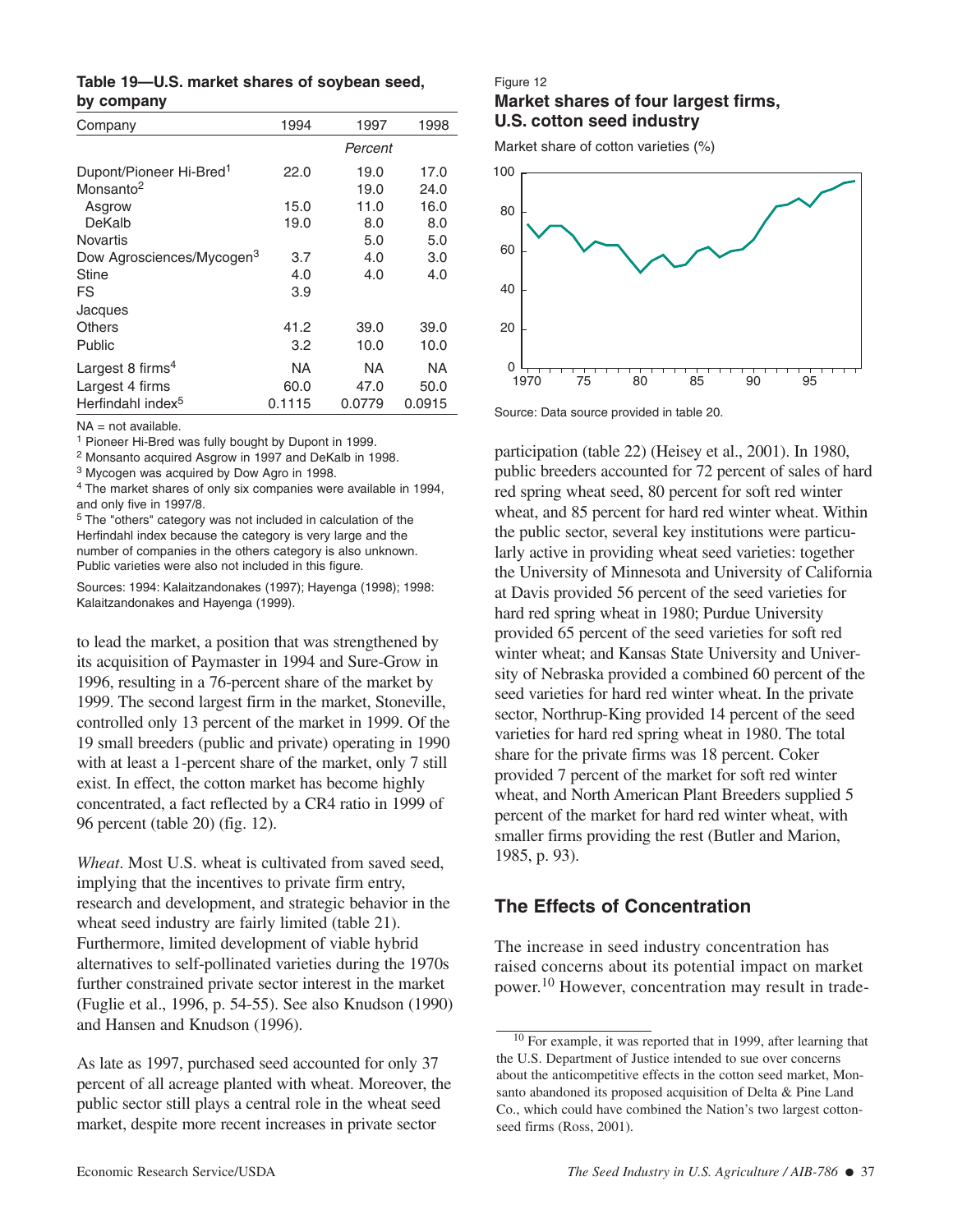| $\overline{\phantom{a}}$                                 |
|----------------------------------------------------------|
|                                                          |
|                                                          |
|                                                          |
| <b>FINNA AN IAA'</b><br>$\sum_{i=1}^{n}$                 |
| :<br>;                                                   |
| ;;<br>}                                                  |
|                                                          |
|                                                          |
|                                                          |
| <b>SHIP DIRECT IS NEW YORK AND THE SAME OF THE STATE</b> |
| į                                                        |
| ַ<br>.                                                   |
|                                                          |
| D<br>DID<br> <br>i<br>!                                  |
| å<br>$\frac{1}{2}$                                       |

| $\star$<br>$\overline{\mathsf{e}}^*$<br>$\frac{1}{2}$ $\infty$ $\frac{1}{2}$<br>$\circ$ $^*$<br>က<br>$\subseteq$<br>0.11040.09920.0762<br>က က ပ္က<br>$40*$<br>ဖ<br>-11<br>77<br>52<br>79<br>ှာ<br>ၜ<br>$\infty$<br>$\tilde{c}$<br>ო<br>ო<br>ယ<br>ၜ<br>$\tilde{\epsilon}$<br>- 11<br>4<br>$\overline{ }$<br>$\overline{ }$<br>58<br>$\rm 80$<br>$N$ $N$ $*$<br>$N^*$<br>$\overline{C}$<br>$\frac{\infty}{2}$<br>ာ<br>$\overline{4}$<br>က လ ဖ<br>$ \alpha$ $*$<br>$\infty$ $*$<br>$\overline{ }$<br>$\overline{ }$<br>$\overline{\phantom{0}}$<br>55<br>$\omega$ $\sigma$ $\sigma$ $\omega$ $\sim$<br>က<br>$\overline{C}$<br>ှာ<br>$\sim$<br>$\ast$<br>$\sim$ $^*$<br>$\tilde{c}$<br>$\sim$ $-$<br>ၜ<br>$\tilde{\epsilon}$<br>$\overline{8}$<br>$\overline{a}$<br>$\overline{\phantom{0}}$<br>$\frac{1}{2}$<br>$\frac{1}{2}$<br>$\overline{7}$<br>$\frac{6}{3}$<br>$\infty$<br>$\omega$ $\sigma$ $\vec{\sigma}$<br>$\sim$ $-$<br>$\tilde{=}$<br>$\sim$<br>a ro<br>$\mathbf{r}$<br>$\overline{ }$<br>56<br>0.1014<br>$1 + \infty$ $\infty$<br>$4$ $\omega$ $\omega$ $\omega$ $ *$<br>ှာ<br>$\infty$<br>u ro<br>83<br>$\sim$<br>$\sim$ $^*$<br>$\sim$ $-$<br>$\star$<br>$\star$<br>4<br>63<br>$\frac{\infty}{1}$ $\sim$ *<br>$\sim$ $*$<br>$\star$<br>$\alpha$ $\frac{\infty}{2}$ *<br>$\sim$<br>0.1197<br>ო –<br>$\overline{4}$<br>$\sim$ $-$<br>28<br>$\sim$<br>Percent<br>0.1278<br>යි<br>$\circ$ 0<br>4<br>86<br>≌<br>ၜ<br>4<br>ಔ<br>$\overline{ }$<br>4<br>↴<br>은<br>65<br>ု စ ဥ<br>$\sim$<br>89<br>ဖ<br>$\overline{c}$<br>ო *<br>$\frac{1}{2}$<br>$\sim$<br>$\infty$<br>4<br>ಔ<br>$\vdash$<br>$1 - 192$<br>$\overline{C}$<br>83<br>60<br>ທ ∗<br>F<br>$\sim$ $*$<br>≠<br>$\infty$<br>ဖ<br>ာ<br>$\overline{\phantom{0}}$<br>4<br>89<br>÷<br>$\alpha \neq$<br>ಔ<br>$\sim$<br>$\ast$<br>$\ast$<br>은<br>ဖ<br>$\ast$<br>Ю<br>$\overline{6}$<br>$\infty$<br>ო<br>ഥ<br>ာ<br>$\mathbf{r}$<br>$_{88}$<br>73<br>$\frac{1}{2}$ $\alpha$ $\frac{1}{2}$<br>$\overline{C}$<br>ທ ∗<br>$\sim \frac{4}{2}$<br>ဖ<br>24<br>$\sim$<br>$\overline{ }$<br>$\mathbf$<br>N N     H<br>$\infty$<br>$N$ $*$<br>ო<br>გე<br>$\infty$<br>73<br>0.1778<br>29<br>$\sim$<br>88<br>$\infty$<br>$\circ$ $\circ$ $\circ$ $\circ$ $\circ$<br>Ю<br>$\star$<br>$\infty$<br>86<br>$\sim$ $\sim$<br>$\infty$<br>26<br>$\ast$<br>4<br>$\overline{r}$<br>$\overline{\Omega}$<br>67<br>$\rm 90$<br>$\overline{7}$<br>$\frac{15}{2}$<br>ဖ<br>$^{8}$<br>$\overline{C}$<br>ဖ<br>$\sim \frac{1}{\alpha}$<br>4<br>$\sim$ 1<br>$\sim$ $-$<br>$\overline{ }$<br>Delta & Pine Land <sup>2</sup> (DES, Lankart, Paymaster & Sure-Grow varieties)<br>Stoneville Pedigreed <sup>4</sup> (Stoneville, Coker & McNair varieties)<br>California Planting Cotton Seed Distributors (CPCSD)<br>Rilcot Seed Company (Stripper & Rilcot varieties)<br>Mississippi FAES <sup>1</sup> (Dixie King & DES varieties)<br>Brownfield Seed & Delinting (Quapaw variety)<br>University of New Mexico AES (Acala variety)<br>Texas AES (Blightmaster & Tamcot varieties)<br>Custom Agricultural Service (Cascot variety)<br>Pioneer (PR 80, Rosebud 80 varieties)<br>Oklahoma AES (Westburn variety)<br>Growers Seed Association (GSA)<br>Arkansas AES (Rex variety)<br>Summit (Deltapine variety)<br>Germain's (Acala variety)<br>Coker Pedigreed Seed<br>G & P Seed Company<br>Monsanto Company <sup>3</sup><br>Dunn Seed Farms<br>Largest 8 firms <sup>6</sup><br>Largest 4 firms<br>Hyperformer<br>Sure-Grow <sup>5</sup><br>Paymaster<br>All other<br>Lankart<br>Private:<br>Lockett<br><b>McNair</b><br>All-Tex<br>Public: | -Continued<br>0.105<br>0.0982<br>0.1345<br>0.139 0.1152<br>0.158<br>0.1474<br>0.1648<br>See footnotes at end of table.<br>Herfindahl Index | Firm / Institution | 970 | 50 | 972 | 973 | 1974 | 1975 | 1976 | 1977 | 1978 | 1979 | 1980 | 981<br>$\mathbf -$ | 1982 | 983<br>$\overline{\phantom{0}}$ | 1984           |
|-------------------------------------------------------------------------------------------------------------------------------------------------------------------------------------------------------------------------------------------------------------------------------------------------------------------------------------------------------------------------------------------------------------------------------------------------------------------------------------------------------------------------------------------------------------------------------------------------------------------------------------------------------------------------------------------------------------------------------------------------------------------------------------------------------------------------------------------------------------------------------------------------------------------------------------------------------------------------------------------------------------------------------------------------------------------------------------------------------------------------------------------------------------------------------------------------------------------------------------------------------------------------------------------------------------------------------------------------------------------------------------------------------------------------------------------------------------------------------------------------------------------------------------------------------------------------------------------------------------------------------------------------------------------------------------------------------------------------------------------------------------------------------------------------------------------------------------------------------------------------------------------------------------------------------------------------------------------------------------------------------------------------------------------------------------------------------------------------------------------------------------------------------------------------------------------------------------------------------------------------------------------------------------------------------------------------------------------------------------------------------------------------------------------------------------------------------------------------------------------------------------------------------------------------------------------------------------------------------------------------------------------------------------------------------------------------------------------------------------------------------------------------------------------------------------------------------------------------------------------------------------------------------------------------------------------------------------------------------------------------------------------------------------------------------------------------------------------------------------------------------------------------------------------------------------------------------------------------------------------------------------------------------------------------------------------------------------------------------------------------------------------------------------------------------------------------------------------------------------------------------------------------------------------------------------|--------------------------------------------------------------------------------------------------------------------------------------------|--------------------|-----|----|-----|-----|------|------|------|------|------|------|------|--------------------|------|---------------------------------|----------------|
|                                                                                                                                                                                                                                                                                                                                                                                                                                                                                                                                                                                                                                                                                                                                                                                                                                                                                                                                                                                                                                                                                                                                                                                                                                                                                                                                                                                                                                                                                                                                                                                                                                                                                                                                                                                                                                                                                                                                                                                                                                                                                                                                                                                                                                                                                                                                                                                                                                                                                                                                                                                                                                                                                                                                                                                                                                                                                                                                                                                                                                                                                                                                                                                                                                                                                                                                                                                                                                                                                                                                                             |                                                                                                                                            |                    |     |    |     |     |      |      |      |      |      |      |      |                    |      |                                 |                |
|                                                                                                                                                                                                                                                                                                                                                                                                                                                                                                                                                                                                                                                                                                                                                                                                                                                                                                                                                                                                                                                                                                                                                                                                                                                                                                                                                                                                                                                                                                                                                                                                                                                                                                                                                                                                                                                                                                                                                                                                                                                                                                                                                                                                                                                                                                                                                                                                                                                                                                                                                                                                                                                                                                                                                                                                                                                                                                                                                                                                                                                                                                                                                                                                                                                                                                                                                                                                                                                                                                                                                             |                                                                                                                                            |                    |     |    |     |     |      |      |      |      |      |      |      |                    |      |                                 |                |
|                                                                                                                                                                                                                                                                                                                                                                                                                                                                                                                                                                                                                                                                                                                                                                                                                                                                                                                                                                                                                                                                                                                                                                                                                                                                                                                                                                                                                                                                                                                                                                                                                                                                                                                                                                                                                                                                                                                                                                                                                                                                                                                                                                                                                                                                                                                                                                                                                                                                                                                                                                                                                                                                                                                                                                                                                                                                                                                                                                                                                                                                                                                                                                                                                                                                                                                                                                                                                                                                                                                                                             |                                                                                                                                            |                    |     |    |     |     |      |      |      |      |      |      |      |                    |      |                                 |                |
|                                                                                                                                                                                                                                                                                                                                                                                                                                                                                                                                                                                                                                                                                                                                                                                                                                                                                                                                                                                                                                                                                                                                                                                                                                                                                                                                                                                                                                                                                                                                                                                                                                                                                                                                                                                                                                                                                                                                                                                                                                                                                                                                                                                                                                                                                                                                                                                                                                                                                                                                                                                                                                                                                                                                                                                                                                                                                                                                                                                                                                                                                                                                                                                                                                                                                                                                                                                                                                                                                                                                                             |                                                                                                                                            |                    |     |    |     |     |      |      |      |      |      |      |      |                    |      |                                 |                |
|                                                                                                                                                                                                                                                                                                                                                                                                                                                                                                                                                                                                                                                                                                                                                                                                                                                                                                                                                                                                                                                                                                                                                                                                                                                                                                                                                                                                                                                                                                                                                                                                                                                                                                                                                                                                                                                                                                                                                                                                                                                                                                                                                                                                                                                                                                                                                                                                                                                                                                                                                                                                                                                                                                                                                                                                                                                                                                                                                                                                                                                                                                                                                                                                                                                                                                                                                                                                                                                                                                                                                             |                                                                                                                                            |                    |     |    |     |     |      |      |      |      |      |      |      |                    |      |                                 |                |
|                                                                                                                                                                                                                                                                                                                                                                                                                                                                                                                                                                                                                                                                                                                                                                                                                                                                                                                                                                                                                                                                                                                                                                                                                                                                                                                                                                                                                                                                                                                                                                                                                                                                                                                                                                                                                                                                                                                                                                                                                                                                                                                                                                                                                                                                                                                                                                                                                                                                                                                                                                                                                                                                                                                                                                                                                                                                                                                                                                                                                                                                                                                                                                                                                                                                                                                                                                                                                                                                                                                                                             |                                                                                                                                            |                    |     |    |     |     |      |      |      |      |      |      |      |                    |      |                                 |                |
|                                                                                                                                                                                                                                                                                                                                                                                                                                                                                                                                                                                                                                                                                                                                                                                                                                                                                                                                                                                                                                                                                                                                                                                                                                                                                                                                                                                                                                                                                                                                                                                                                                                                                                                                                                                                                                                                                                                                                                                                                                                                                                                                                                                                                                                                                                                                                                                                                                                                                                                                                                                                                                                                                                                                                                                                                                                                                                                                                                                                                                                                                                                                                                                                                                                                                                                                                                                                                                                                                                                                                             |                                                                                                                                            |                    |     |    |     |     |      |      |      |      |      |      |      |                    |      |                                 |                |
|                                                                                                                                                                                                                                                                                                                                                                                                                                                                                                                                                                                                                                                                                                                                                                                                                                                                                                                                                                                                                                                                                                                                                                                                                                                                                                                                                                                                                                                                                                                                                                                                                                                                                                                                                                                                                                                                                                                                                                                                                                                                                                                                                                                                                                                                                                                                                                                                                                                                                                                                                                                                                                                                                                                                                                                                                                                                                                                                                                                                                                                                                                                                                                                                                                                                                                                                                                                                                                                                                                                                                             |                                                                                                                                            |                    |     |    |     |     |      |      |      |      |      |      |      |                    |      |                                 |                |
|                                                                                                                                                                                                                                                                                                                                                                                                                                                                                                                                                                                                                                                                                                                                                                                                                                                                                                                                                                                                                                                                                                                                                                                                                                                                                                                                                                                                                                                                                                                                                                                                                                                                                                                                                                                                                                                                                                                                                                                                                                                                                                                                                                                                                                                                                                                                                                                                                                                                                                                                                                                                                                                                                                                                                                                                                                                                                                                                                                                                                                                                                                                                                                                                                                                                                                                                                                                                                                                                                                                                                             |                                                                                                                                            |                    |     |    |     |     |      |      |      |      |      |      |      |                    |      |                                 |                |
|                                                                                                                                                                                                                                                                                                                                                                                                                                                                                                                                                                                                                                                                                                                                                                                                                                                                                                                                                                                                                                                                                                                                                                                                                                                                                                                                                                                                                                                                                                                                                                                                                                                                                                                                                                                                                                                                                                                                                                                                                                                                                                                                                                                                                                                                                                                                                                                                                                                                                                                                                                                                                                                                                                                                                                                                                                                                                                                                                                                                                                                                                                                                                                                                                                                                                                                                                                                                                                                                                                                                                             |                                                                                                                                            |                    |     |    |     |     |      |      |      |      |      |      |      |                    |      |                                 |                |
|                                                                                                                                                                                                                                                                                                                                                                                                                                                                                                                                                                                                                                                                                                                                                                                                                                                                                                                                                                                                                                                                                                                                                                                                                                                                                                                                                                                                                                                                                                                                                                                                                                                                                                                                                                                                                                                                                                                                                                                                                                                                                                                                                                                                                                                                                                                                                                                                                                                                                                                                                                                                                                                                                                                                                                                                                                                                                                                                                                                                                                                                                                                                                                                                                                                                                                                                                                                                                                                                                                                                                             |                                                                                                                                            |                    |     |    |     |     |      |      |      |      |      |      |      |                    |      |                                 |                |
|                                                                                                                                                                                                                                                                                                                                                                                                                                                                                                                                                                                                                                                                                                                                                                                                                                                                                                                                                                                                                                                                                                                                                                                                                                                                                                                                                                                                                                                                                                                                                                                                                                                                                                                                                                                                                                                                                                                                                                                                                                                                                                                                                                                                                                                                                                                                                                                                                                                                                                                                                                                                                                                                                                                                                                                                                                                                                                                                                                                                                                                                                                                                                                                                                                                                                                                                                                                                                                                                                                                                                             |                                                                                                                                            |                    |     |    |     |     |      |      |      |      |      |      |      |                    |      |                                 |                |
|                                                                                                                                                                                                                                                                                                                                                                                                                                                                                                                                                                                                                                                                                                                                                                                                                                                                                                                                                                                                                                                                                                                                                                                                                                                                                                                                                                                                                                                                                                                                                                                                                                                                                                                                                                                                                                                                                                                                                                                                                                                                                                                                                                                                                                                                                                                                                                                                                                                                                                                                                                                                                                                                                                                                                                                                                                                                                                                                                                                                                                                                                                                                                                                                                                                                                                                                                                                                                                                                                                                                                             |                                                                                                                                            |                    |     |    |     |     |      |      |      |      |      |      |      |                    |      |                                 |                |
|                                                                                                                                                                                                                                                                                                                                                                                                                                                                                                                                                                                                                                                                                                                                                                                                                                                                                                                                                                                                                                                                                                                                                                                                                                                                                                                                                                                                                                                                                                                                                                                                                                                                                                                                                                                                                                                                                                                                                                                                                                                                                                                                                                                                                                                                                                                                                                                                                                                                                                                                                                                                                                                                                                                                                                                                                                                                                                                                                                                                                                                                                                                                                                                                                                                                                                                                                                                                                                                                                                                                                             |                                                                                                                                            |                    |     |    |     |     |      |      |      |      |      |      |      |                    |      |                                 |                |
|                                                                                                                                                                                                                                                                                                                                                                                                                                                                                                                                                                                                                                                                                                                                                                                                                                                                                                                                                                                                                                                                                                                                                                                                                                                                                                                                                                                                                                                                                                                                                                                                                                                                                                                                                                                                                                                                                                                                                                                                                                                                                                                                                                                                                                                                                                                                                                                                                                                                                                                                                                                                                                                                                                                                                                                                                                                                                                                                                                                                                                                                                                                                                                                                                                                                                                                                                                                                                                                                                                                                                             |                                                                                                                                            |                    |     |    |     |     |      |      |      |      |      |      |      |                    |      |                                 |                |
|                                                                                                                                                                                                                                                                                                                                                                                                                                                                                                                                                                                                                                                                                                                                                                                                                                                                                                                                                                                                                                                                                                                                                                                                                                                                                                                                                                                                                                                                                                                                                                                                                                                                                                                                                                                                                                                                                                                                                                                                                                                                                                                                                                                                                                                                                                                                                                                                                                                                                                                                                                                                                                                                                                                                                                                                                                                                                                                                                                                                                                                                                                                                                                                                                                                                                                                                                                                                                                                                                                                                                             |                                                                                                                                            |                    |     |    |     |     |      |      |      |      |      |      |      |                    |      |                                 |                |
|                                                                                                                                                                                                                                                                                                                                                                                                                                                                                                                                                                                                                                                                                                                                                                                                                                                                                                                                                                                                                                                                                                                                                                                                                                                                                                                                                                                                                                                                                                                                                                                                                                                                                                                                                                                                                                                                                                                                                                                                                                                                                                                                                                                                                                                                                                                                                                                                                                                                                                                                                                                                                                                                                                                                                                                                                                                                                                                                                                                                                                                                                                                                                                                                                                                                                                                                                                                                                                                                                                                                                             |                                                                                                                                            |                    |     |    |     |     |      |      |      |      |      |      |      |                    |      |                                 |                |
|                                                                                                                                                                                                                                                                                                                                                                                                                                                                                                                                                                                                                                                                                                                                                                                                                                                                                                                                                                                                                                                                                                                                                                                                                                                                                                                                                                                                                                                                                                                                                                                                                                                                                                                                                                                                                                                                                                                                                                                                                                                                                                                                                                                                                                                                                                                                                                                                                                                                                                                                                                                                                                                                                                                                                                                                                                                                                                                                                                                                                                                                                                                                                                                                                                                                                                                                                                                                                                                                                                                                                             |                                                                                                                                            |                    |     |    |     |     |      |      |      |      |      |      |      |                    |      |                                 |                |
|                                                                                                                                                                                                                                                                                                                                                                                                                                                                                                                                                                                                                                                                                                                                                                                                                                                                                                                                                                                                                                                                                                                                                                                                                                                                                                                                                                                                                                                                                                                                                                                                                                                                                                                                                                                                                                                                                                                                                                                                                                                                                                                                                                                                                                                                                                                                                                                                                                                                                                                                                                                                                                                                                                                                                                                                                                                                                                                                                                                                                                                                                                                                                                                                                                                                                                                                                                                                                                                                                                                                                             |                                                                                                                                            |                    |     |    |     |     |      |      |      |      |      |      |      |                    |      |                                 |                |
|                                                                                                                                                                                                                                                                                                                                                                                                                                                                                                                                                                                                                                                                                                                                                                                                                                                                                                                                                                                                                                                                                                                                                                                                                                                                                                                                                                                                                                                                                                                                                                                                                                                                                                                                                                                                                                                                                                                                                                                                                                                                                                                                                                                                                                                                                                                                                                                                                                                                                                                                                                                                                                                                                                                                                                                                                                                                                                                                                                                                                                                                                                                                                                                                                                                                                                                                                                                                                                                                                                                                                             |                                                                                                                                            |                    |     |    |     |     |      |      |      |      |      |      |      |                    |      |                                 |                |
|                                                                                                                                                                                                                                                                                                                                                                                                                                                                                                                                                                                                                                                                                                                                                                                                                                                                                                                                                                                                                                                                                                                                                                                                                                                                                                                                                                                                                                                                                                                                                                                                                                                                                                                                                                                                                                                                                                                                                                                                                                                                                                                                                                                                                                                                                                                                                                                                                                                                                                                                                                                                                                                                                                                                                                                                                                                                                                                                                                                                                                                                                                                                                                                                                                                                                                                                                                                                                                                                                                                                                             |                                                                                                                                            |                    |     |    |     |     |      |      |      |      |      |      |      |                    |      |                                 |                |
|                                                                                                                                                                                                                                                                                                                                                                                                                                                                                                                                                                                                                                                                                                                                                                                                                                                                                                                                                                                                                                                                                                                                                                                                                                                                                                                                                                                                                                                                                                                                                                                                                                                                                                                                                                                                                                                                                                                                                                                                                                                                                                                                                                                                                                                                                                                                                                                                                                                                                                                                                                                                                                                                                                                                                                                                                                                                                                                                                                                                                                                                                                                                                                                                                                                                                                                                                                                                                                                                                                                                                             |                                                                                                                                            |                    |     |    |     |     |      |      |      |      |      |      |      |                    |      |                                 |                |
|                                                                                                                                                                                                                                                                                                                                                                                                                                                                                                                                                                                                                                                                                                                                                                                                                                                                                                                                                                                                                                                                                                                                                                                                                                                                                                                                                                                                                                                                                                                                                                                                                                                                                                                                                                                                                                                                                                                                                                                                                                                                                                                                                                                                                                                                                                                                                                                                                                                                                                                                                                                                                                                                                                                                                                                                                                                                                                                                                                                                                                                                                                                                                                                                                                                                                                                                                                                                                                                                                                                                                             |                                                                                                                                            |                    |     |    |     |     |      |      |      |      |      |      |      |                    |      |                                 |                |
|                                                                                                                                                                                                                                                                                                                                                                                                                                                                                                                                                                                                                                                                                                                                                                                                                                                                                                                                                                                                                                                                                                                                                                                                                                                                                                                                                                                                                                                                                                                                                                                                                                                                                                                                                                                                                                                                                                                                                                                                                                                                                                                                                                                                                                                                                                                                                                                                                                                                                                                                                                                                                                                                                                                                                                                                                                                                                                                                                                                                                                                                                                                                                                                                                                                                                                                                                                                                                                                                                                                                                             |                                                                                                                                            |                    |     |    |     |     |      |      |      |      |      |      |      |                    |      |                                 |                |
|                                                                                                                                                                                                                                                                                                                                                                                                                                                                                                                                                                                                                                                                                                                                                                                                                                                                                                                                                                                                                                                                                                                                                                                                                                                                                                                                                                                                                                                                                                                                                                                                                                                                                                                                                                                                                                                                                                                                                                                                                                                                                                                                                                                                                                                                                                                                                                                                                                                                                                                                                                                                                                                                                                                                                                                                                                                                                                                                                                                                                                                                                                                                                                                                                                                                                                                                                                                                                                                                                                                                                             |                                                                                                                                            |                    |     |    |     |     |      |      |      |      |      |      |      |                    |      |                                 |                |
|                                                                                                                                                                                                                                                                                                                                                                                                                                                                                                                                                                                                                                                                                                                                                                                                                                                                                                                                                                                                                                                                                                                                                                                                                                                                                                                                                                                                                                                                                                                                                                                                                                                                                                                                                                                                                                                                                                                                                                                                                                                                                                                                                                                                                                                                                                                                                                                                                                                                                                                                                                                                                                                                                                                                                                                                                                                                                                                                                                                                                                                                                                                                                                                                                                                                                                                                                                                                                                                                                                                                                             |                                                                                                                                            |                    |     |    |     |     |      |      |      |      |      |      |      |                    |      |                                 |                |
|                                                                                                                                                                                                                                                                                                                                                                                                                                                                                                                                                                                                                                                                                                                                                                                                                                                                                                                                                                                                                                                                                                                                                                                                                                                                                                                                                                                                                                                                                                                                                                                                                                                                                                                                                                                                                                                                                                                                                                                                                                                                                                                                                                                                                                                                                                                                                                                                                                                                                                                                                                                                                                                                                                                                                                                                                                                                                                                                                                                                                                                                                                                                                                                                                                                                                                                                                                                                                                                                                                                                                             |                                                                                                                                            |                    |     |    |     |     |      |      |      |      |      |      |      |                    |      |                                 |                |
|                                                                                                                                                                                                                                                                                                                                                                                                                                                                                                                                                                                                                                                                                                                                                                                                                                                                                                                                                                                                                                                                                                                                                                                                                                                                                                                                                                                                                                                                                                                                                                                                                                                                                                                                                                                                                                                                                                                                                                                                                                                                                                                                                                                                                                                                                                                                                                                                                                                                                                                                                                                                                                                                                                                                                                                                                                                                                                                                                                                                                                                                                                                                                                                                                                                                                                                                                                                                                                                                                                                                                             |                                                                                                                                            |                    |     |    |     |     |      |      |      |      |      |      |      |                    |      |                                 |                |
|                                                                                                                                                                                                                                                                                                                                                                                                                                                                                                                                                                                                                                                                                                                                                                                                                                                                                                                                                                                                                                                                                                                                                                                                                                                                                                                                                                                                                                                                                                                                                                                                                                                                                                                                                                                                                                                                                                                                                                                                                                                                                                                                                                                                                                                                                                                                                                                                                                                                                                                                                                                                                                                                                                                                                                                                                                                                                                                                                                                                                                                                                                                                                                                                                                                                                                                                                                                                                                                                                                                                                             |                                                                                                                                            |                    |     |    |     |     |      |      |      |      |      |      |      |                    |      |                                 |                |
|                                                                                                                                                                                                                                                                                                                                                                                                                                                                                                                                                                                                                                                                                                                                                                                                                                                                                                                                                                                                                                                                                                                                                                                                                                                                                                                                                                                                                                                                                                                                                                                                                                                                                                                                                                                                                                                                                                                                                                                                                                                                                                                                                                                                                                                                                                                                                                                                                                                                                                                                                                                                                                                                                                                                                                                                                                                                                                                                                                                                                                                                                                                                                                                                                                                                                                                                                                                                                                                                                                                                                             |                                                                                                                                            |                    |     |    |     |     |      |      |      |      |      |      |      |                    |      |                                 | $\overline{C}$ |
|                                                                                                                                                                                                                                                                                                                                                                                                                                                                                                                                                                                                                                                                                                                                                                                                                                                                                                                                                                                                                                                                                                                                                                                                                                                                                                                                                                                                                                                                                                                                                                                                                                                                                                                                                                                                                                                                                                                                                                                                                                                                                                                                                                                                                                                                                                                                                                                                                                                                                                                                                                                                                                                                                                                                                                                                                                                                                                                                                                                                                                                                                                                                                                                                                                                                                                                                                                                                                                                                                                                                                             |                                                                                                                                            |                    |     |    |     |     |      |      |      |      |      |      |      |                    |      |                                 |                |
|                                                                                                                                                                                                                                                                                                                                                                                                                                                                                                                                                                                                                                                                                                                                                                                                                                                                                                                                                                                                                                                                                                                                                                                                                                                                                                                                                                                                                                                                                                                                                                                                                                                                                                                                                                                                                                                                                                                                                                                                                                                                                                                                                                                                                                                                                                                                                                                                                                                                                                                                                                                                                                                                                                                                                                                                                                                                                                                                                                                                                                                                                                                                                                                                                                                                                                                                                                                                                                                                                                                                                             |                                                                                                                                            |                    |     |    |     |     |      |      |      |      |      |      |      |                    |      |                                 | 53             |
|                                                                                                                                                                                                                                                                                                                                                                                                                                                                                                                                                                                                                                                                                                                                                                                                                                                                                                                                                                                                                                                                                                                                                                                                                                                                                                                                                                                                                                                                                                                                                                                                                                                                                                                                                                                                                                                                                                                                                                                                                                                                                                                                                                                                                                                                                                                                                                                                                                                                                                                                                                                                                                                                                                                                                                                                                                                                                                                                                                                                                                                                                                                                                                                                                                                                                                                                                                                                                                                                                                                                                             |                                                                                                                                            |                    |     |    |     |     |      |      |      |      |      |      |      |                    |      |                                 |                |
|                                                                                                                                                                                                                                                                                                                                                                                                                                                                                                                                                                                                                                                                                                                                                                                                                                                                                                                                                                                                                                                                                                                                                                                                                                                                                                                                                                                                                                                                                                                                                                                                                                                                                                                                                                                                                                                                                                                                                                                                                                                                                                                                                                                                                                                                                                                                                                                                                                                                                                                                                                                                                                                                                                                                                                                                                                                                                                                                                                                                                                                                                                                                                                                                                                                                                                                                                                                                                                                                                                                                                             |                                                                                                                                            |                    |     |    |     |     |      |      |      |      |      |      |      |                    |      |                                 |                |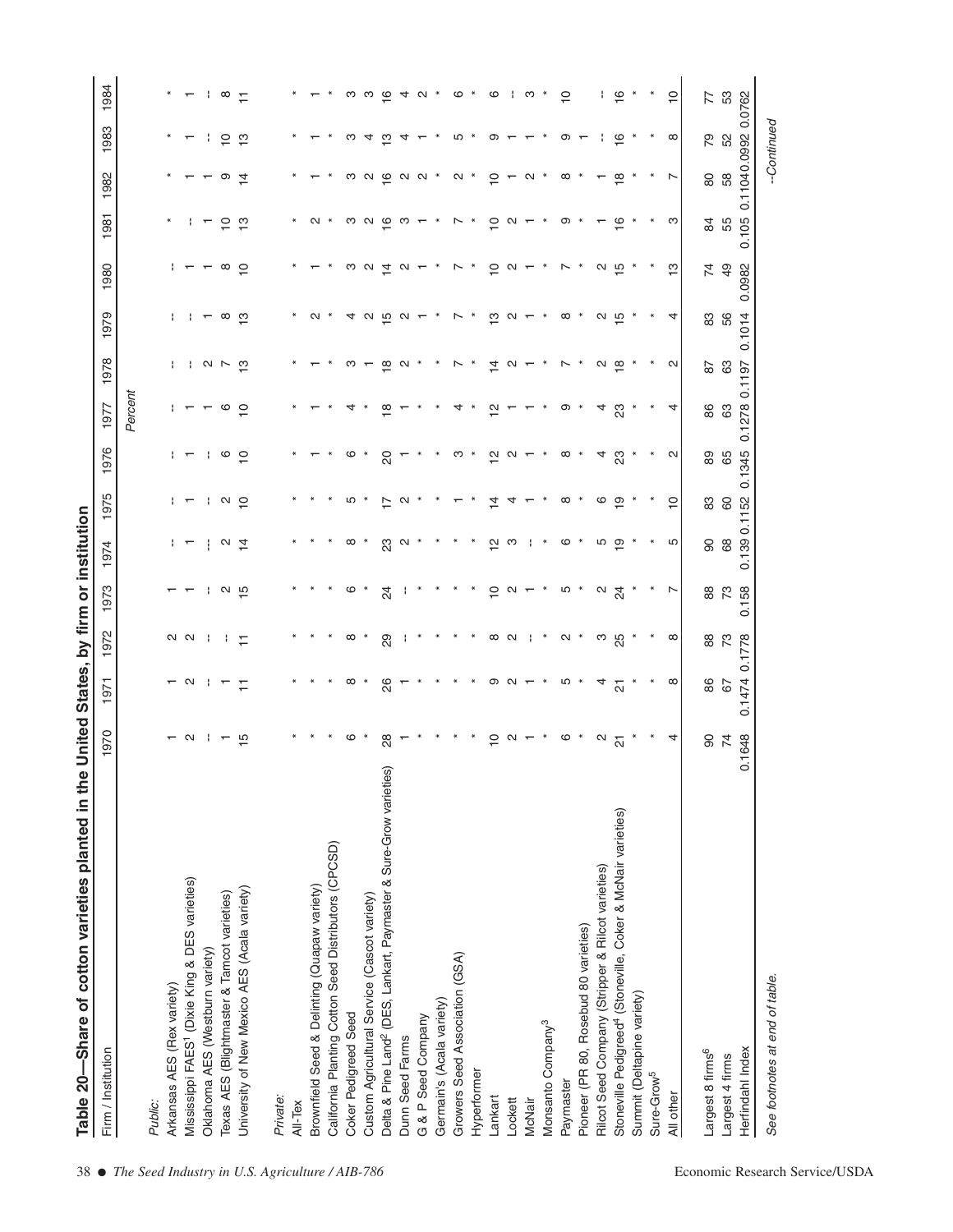|                                                           | Table 20—Share of cotton varieties planted in the                                                                                                                                                                                                  | United        | States,                                               |                 |                  | by firm or institution-Continued |                |                |                   |                          |                          |                          |                          |                |                                 |                          |
|-----------------------------------------------------------|----------------------------------------------------------------------------------------------------------------------------------------------------------------------------------------------------------------------------------------------------|---------------|-------------------------------------------------------|-----------------|------------------|----------------------------------|----------------|----------------|-------------------|--------------------------|--------------------------|--------------------------|--------------------------|----------------|---------------------------------|--------------------------|
|                                                           | Firm / Institution                                                                                                                                                                                                                                 | 985           | 1986                                                  | 1987            | 988              | 1989                             | 1990           | 991            | 1992              | 1993                     | 1994                     | 995                      | 1996                     | 1997           | 1998                            | 1999                     |
| Economic Research Service/USDA                            |                                                                                                                                                                                                                                                    |               |                                                       |                 |                  |                                  |                |                | Percent           |                          |                          |                          |                          |                |                                 |                          |
|                                                           | Public:                                                                                                                                                                                                                                            |               |                                                       |                 |                  |                                  |                |                |                   |                          |                          |                          |                          |                |                                 |                          |
|                                                           | Arkansas AES (Rex variety)                                                                                                                                                                                                                         |               |                                                       |                 |                  |                                  |                |                |                   |                          |                          |                          |                          |                |                                 |                          |
|                                                           | Mississippi AFES1 (Dixie King & DES varieties)                                                                                                                                                                                                     |               |                                                       |                 | $\sim$           | ო<br>$\ast$                      | ო<br>$\ast$    | $\ast$         |                   |                          |                          | $\ast$                   |                          |                |                                 |                          |
|                                                           | Texas AES (Blightmaster & Tamcot varieties)<br>Oklahoma AES (Westburn variety)                                                                                                                                                                     |               | $\cdot \sim \infty$                                   |                 |                  |                                  |                |                |                   | $\overline{\phantom{0}}$ | $\overline{\phantom{0}}$ |                          | $\overline{\phantom{0}}$ |                |                                 |                          |
|                                                           |                                                                                                                                                                                                                                                    | $\circ$ 5     |                                                       | $\circ$ $\sim$  | 5<br>5<br>5<br>5 | $\sim$ $\circ$                   | ო ი            | ⊣ ო            |                   |                          |                          | $\overline{\phantom{0}}$ |                          | ↽              | $\overline{\phantom{0}}$<br>- 1 | $\overline{\phantom{0}}$ |
|                                                           | University of New Mexico AES (Acala variety)                                                                                                                                                                                                       |               |                                                       |                 |                  |                                  |                |                |                   |                          |                          |                          |                          |                |                                 |                          |
|                                                           | Private:                                                                                                                                                                                                                                           |               |                                                       |                 |                  |                                  |                |                |                   |                          |                          |                          |                          |                |                                 |                          |
|                                                           | All-Tex                                                                                                                                                                                                                                            |               |                                                       |                 |                  |                                  |                | $\sim$         |                   |                          | $\sim$                   | $\sim$ $^*$              | ო *                      | $\sim$         | $\sim$                          | ∾ ∿                      |
|                                                           |                                                                                                                                                                                                                                                    |               |                                                       |                 |                  |                                  |                |                |                   |                          |                          |                          |                          |                |                                 |                          |
|                                                           | Brownfield Seed & Delinting (Quapaw variety)<br>California Planting Cotton Seed Distributors (CPCSD)                                                                                                                                               |               |                                                       |                 |                  |                                  |                |                | Ю                 | L                        | ဖ                        |                          | L                        | ဖ              | Ю                               | Ю                        |
|                                                           | Coker Pedigreed Seed                                                                                                                                                                                                                               | Ю             |                                                       |                 |                  |                                  |                |                |                   |                          | и.                       | ן ט                      |                          |                |                                 |                          |
|                                                           | Custom Agricultural Service (Cascot variety)                                                                                                                                                                                                       | $\sim$        |                                                       |                 |                  |                                  |                |                |                   |                          | ÷                        | -11                      | - 11                     | ÷              |                                 | - 11                     |
|                                                           | Delta & Pine Land <sup>2</sup> (DES, Lankart, Paymaster & Sure-Grow varieties)                                                                                                                                                                     | ಔ             | $\omega \omega \omega -$                              | r w g g g d 4 w | $\alpha \alpha$  | ္တ                               | 38             | $\frac{3}{4}$  | 54                | $\frac{1}{4}$            | $\overline{K}$           | $\overline{6}$           | $\overline{K}$           | $\mathcal{R}$  | $\overline{2}$                  | $\frac{8}{2}$            |
|                                                           | Dunn Seed Farms                                                                                                                                                                                                                                    | 4             |                                                       |                 |                  |                                  |                |                |                   |                          | ÷,                       | ÷,                       | ÷                        | ÷              | ÷                               |                          |
|                                                           | G & P Seed Company                                                                                                                                                                                                                                 | $\alpha$      |                                                       |                 |                  |                                  |                |                |                   | ÷                        |                          | ÷                        | -1                       | л.             | н.                              | - 1                      |
|                                                           | Germain's (Acala variety)                                                                                                                                                                                                                          |               | 4                                                     |                 | ဟ က              |                                  | ယ              | 4              | ო                 |                          |                          |                          |                          | ÷              | ÷                               |                          |
|                                                           | Growers Seed Association (GSA)                                                                                                                                                                                                                     | 4             | 4                                                     |                 |                  |                                  |                |                | $\ast$            |                          | $\ast$                   | $^\ast$                  | $\ast$                   |                | $\ast$                          |                          |
|                                                           | Hyperformer                                                                                                                                                                                                                                        |               |                                                       |                 |                  |                                  |                |                | $\mathbf{\Omega}$ | $\mathbf{\Omega}$        | $\mathbf{\Omega}$        | $\mathbf{\Omega}$        | $\mathbf{\Omega}$        |                | ÷                               | ÷.                       |
|                                                           | Lankart                                                                                                                                                                                                                                            |               | $^\infty$                                             | 4               | 4                | 4                                | ო              |                |                   | ÷.                       |                          | ÷,                       |                          |                | ÷                               | -1                       |
|                                                           | Lockett                                                                                                                                                                                                                                            |               |                                                       |                 |                  |                                  |                |                |                   |                          |                          |                          |                          |                | $\ast$                          |                          |
|                                                           | McNair                                                                                                                                                                                                                                             | ო             | $\mathbf{\Omega}$                                     |                 |                  |                                  |                |                |                   |                          | $\ast$                   |                          | $\ast$                   |                | $\ast$                          | $\ast$                   |
|                                                           | Monsanto Company <sup>3</sup>                                                                                                                                                                                                                      |               |                                                       |                 |                  |                                  |                | $\ast$         |                   |                          | $\ast$                   |                          | $\ast$                   |                | $\frac{6}{1}$                   | $\ast$                   |
|                                                           | Paymaster                                                                                                                                                                                                                                          | ၜ             |                                                       | $\frac{1}{2}$   | Ż,               | 은                                | $\frac{6}{1}$  | 22             | $\frac{6}{1}$     | 29                       |                          |                          | $\frac{*}{*}$            |                | $\ddot{*}$                      |                          |
|                                                           | Pioneer (PR 80, Rosebud 80 varieties)                                                                                                                                                                                                              |               |                                                       |                 | $\sim$           |                                  |                | $\mathbf \tau$ |                   |                          |                          |                          |                          |                |                                 |                          |
|                                                           | Rilcot Seed Company (Stripper & Rilcot varieties)                                                                                                                                                                                                  |               |                                                       |                 |                  |                                  |                |                |                   |                          |                          |                          |                          |                |                                 |                          |
|                                                           |                                                                                                                                                                                                                                                    | $\frac{8}{1}$ | $\frac{6}{1}$                                         | ဗ္              | Ξ                | ၜ                                |                | ဖ              | $^\infty$         | $\infty$                 | $\infty$                 | ၜ                        | ၜ                        |                |                                 | ္                        |
|                                                           | Stoneville Pedigreed <sup>4</sup> (Stoneville, Coker & McNair varieties)<br>Summit (Delta Pine & Land variety)                                                                                                                                     |               |                                                       |                 |                  | ო                                | $\sim$         |                |                   |                          | $\ast$                   |                          |                          |                |                                 | $\ast$                   |
|                                                           | Sure-Grow <sup>5</sup>                                                                                                                                                                                                                             |               |                                                       |                 |                  |                                  |                |                |                   |                          |                          | œ                        |                          | $\ddot{*}$     |                                 |                          |
|                                                           | All other                                                                                                                                                                                                                                          |               | $\mathbf{\Omega}$                                     | $\overline{C}$  | $\infty$         | $\infty$                         | $\overline{c}$ | $\frac{1}{2}$  | $\infty$          | ၜ                        | $\sim$ $\sim$            | $\overline{C}$           | ဖ                        | ဖ              | 4                               | ო                        |
|                                                           |                                                                                                                                                                                                                                                    |               |                                                       |                 |                  |                                  |                |                |                   |                          |                          |                          |                          |                |                                 |                          |
|                                                           | Largest 8 firms <sup>6</sup>                                                                                                                                                                                                                       | 85            | 85                                                    | 74              | 77               | 79                               | 80             | 86             | 8                 | 89                       | 93                       | 89                       | 95                       | 96             | 86                              | 100                      |
|                                                           | Largest 4 firms                                                                                                                                                                                                                                    | 60            | 82                                                    | 57              | 60               | $\overline{6}$                   | 89             | 75             | 83                | 84                       | $\frac{8}{2}$            | 83                       | 90                       | 92             | 95                              | 96                       |
|                                                           | Herfindahl Index                                                                                                                                                                                                                                   | 0.1244        | 0.1342 0.1272                                         |                 | 0.141            | 0.1538                           | 0.192          | 0.2564         | 0.3328 0.2628     | ö                        | .5288                    | 0.3984                   | 0.5212                   | 5510.5476<br>ö |                                 | 0.5978                   |
|                                                           | * indicates that a company left the cotton seed industry or prior to                                                                                                                                                                               |               | that had presumably not been involved in the industry |                 |                  |                                  |                |                |                   |                          |                          |                          |                          |                |                                 |                          |
|                                                           | ** indicates company was acquired by another company.                                                                                                                                                                                              |               |                                                       |                 |                  |                                  |                |                |                   |                          |                          |                          |                          |                |                                 |                          |
|                                                           | -- indicates less than a 0.5-percent market share.                                                                                                                                                                                                 |               |                                                       |                 |                  |                                  |                |                |                   |                          |                          |                          |                          |                |                                 |                          |
|                                                           | AES Stands for Agricultural Experiment Station. These are public research facilities that also release seed varieties.                                                                                                                             |               |                                                       |                 |                  |                                  |                |                |                   |                          |                          |                          |                          |                |                                 |                          |
|                                                           | <sup>1</sup> Mississippi Agricultural and Forestry Experiment Station.<br><sup>2</sup> Delta Pine & Land acquired Paymaster varieties in 1994.                                                                                                     |               |                                                       |                 |                  |                                  |                |                |                   |                          |                          |                          |                          |                |                                 |                          |
|                                                           | <sup>3</sup> Monsanto's bid for Delta Pine & Land in 1998 fell through in December 1999 when Monsanto called off the merger.                                                                                                                       |               |                                                       |                 |                  |                                  |                |                |                   |                          |                          |                          |                          |                |                                 |                          |
| The Seed Industry in U.S. Agriculture / AIB-786 $\bullet$ | 4 Stoneville was acquired by Monsanto in 1997 when Monsanto purchased Stoneville's parent company, Calgene. However, Stoneville was then sold by Monsanto in 1999.<br><sup>5</sup> Sure-Grow varieties were purchased by Delta & Pine Land in 1996 |               |                                                       |                 |                  |                                  |                |                |                   |                          |                          |                          |                          |                |                                 |                          |
|                                                           | <sup>6</sup> For 1994, 1998, and 1999, there were only seven companies listed with more than 0.5-percent share of the cotton seed market                                                                                                           |               |                                                       |                 |                  |                                  |                |                |                   |                          |                          |                          |                          |                |                                 |                          |
|                                                           | Sources: USDA, AMS (2000); USDA, ARS (2000)                                                                                                                                                                                                        |               |                                                       |                 |                  |                                  |                |                |                   |                          |                          |                          |                          |                |                                 |                          |
| -39                                                       |                                                                                                                                                                                                                                                    |               |                                                       |                 |                  |                                  |                |                |                   |                          |                          |                          |                          |                |                                 |                          |
|                                                           |                                                                                                                                                                                                                                                    |               |                                                       |                 |                  |                                  |                |                |                   |                          |                          |                          |                          |                |                                 |                          |